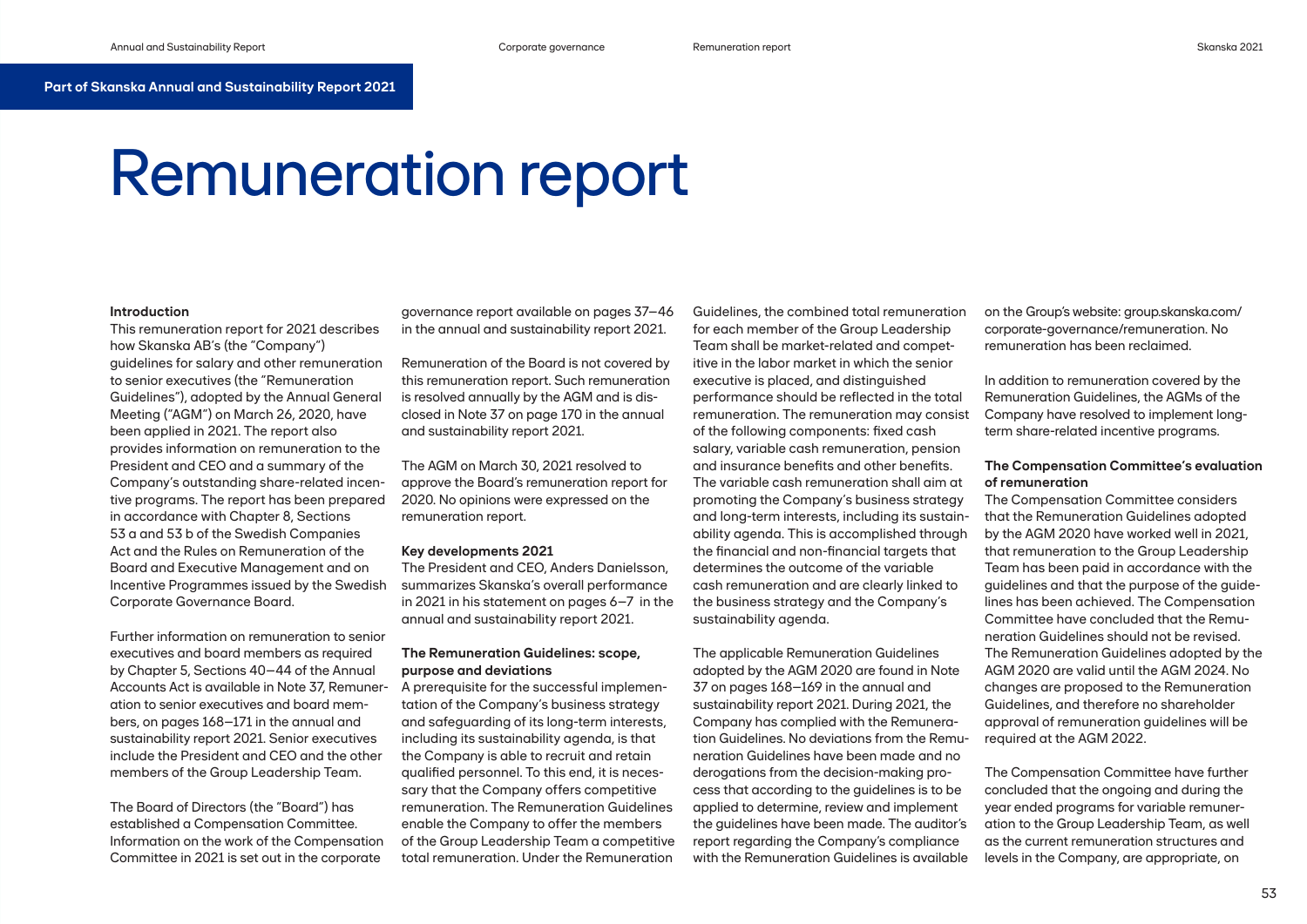market terms and well balanced. Upon evaluation of the ongoing programs for variable remuneration to the Group Leadership Team, the Compensation Committee concluded that these programs efficiently served their purpose to support achieving the Company's strategic business objectives and sustainable long-term interests, as well as to increase the long-term focus of the members of the Group

Leadership Team and align their interests with the long-term expectations and the interests of the shareholders.

The Board has, upon recommendation from the Compensation Committee, resolved to propose to the AGM 2022 for approval a long-term share-related incentive program for the financial years 2023, 2024 and 2025

("Seop 6"). The Board's complete proposal for resolution by the AGM 2022 on Seop 6 is available on the Group's website: group. skanska.com/corporate-governance/shareholders-meeting/agm-2022/.

#### **Table 1 – Total remuneration of the President and CEO in 2020 and 20211**

| kSEK               | Fixed remuneration       |                          |                                                    | Variable remuneration                 |                                                     |                               |                                 |                       |                                                                     |
|--------------------|--------------------------|--------------------------|----------------------------------------------------|---------------------------------------|-----------------------------------------------------|-------------------------------|---------------------------------|-----------------------|---------------------------------------------------------------------|
| Name and position  | <b>Financial</b><br>vear | Base salary <sup>2</sup> | Other<br>remuneration<br>and benefits <sup>3</sup> | One-vear-<br>variable<br>remuneration | Multi-vear<br>variable<br>remuneration <sup>5</sup> | <b>Extraordinary</b><br>items | Pension<br>expense <sup>6</sup> | Total<br>remuneration | Proportion<br>of fixed and<br>variable<br>remuneration <sup>7</sup> |
| Anders Danielsson, | 2021                     | 13.125                   | 160                                                | 9.844                                 | 8,050                                               |                               | 4,594                           | 35.772                | 50/50                                                               |
| President and CEO  | 2020                     | 12,500                   | 123                                                | 9,375                                 | 8,027                                               |                               | 4,375                           | 34,399                | 49/51                                                               |

1 Except for multi-year variable remuneration, the table reports remuneration earned in 2020 and 2021. Disbursement may or may not have been made the same year.

2 Vacation allowance is included in the base salary.

3 Other remuneration and benefits for 2021 include company car, fuel, medical insurance and tax return assistance.

4 One-year variable cash remuneration relating to the 2021 financial year is preliminary and will be finally determined and disbursed after the outcome is established in the first quarter of 2022. This calculation is further preliminary insofar as any deductions as a consequence of non-financial targets have not yet been taken into account. The variable cash remuneration agreement includes a general clause stipulating that the Board and the Compensation Committee are entitled to wholly or partly reduce variable cash remuneration. The one-year variable cash remuneration for the President and CEO may amount to not more than 75 percent of the fixed annual cash salary. The amount included for 2020 in the table refer to actual disbursements for the 2020 financial year.

5 The value stated for 2021 refers to a preliminary award of performance shares for 2021's invested saving shares, at the share price on December 30, 2021 (SEK 234.2). The President and CEO will receive an estimated 34,372 performance shares. The Board will determine the outcome after reviewing the operational performance in the first quarter of 2022. In order to receive performance shares, an additional three years of service are required. For 2021, the President and CEO invested in 5,729 saving shares, equivalent to kSEK 1,342, calculated based on the share price on December 30, 2021 (SEK 234.2). No matching or performance shares related to saving shares invested under Seop 4 during 2018 have vested as the fulfillment of the 2018 Group outperform target for Seop 4 was 0 percent and no matching shares were awarded to the President and CEO for 2018.

6 The President and CEO is covered by an individual occupational pension insurance scheme, including health insurance (Sw: sjukförsäkring). The occupational pension insurance scheme is a defined contribution scheme and the total premiums for the occupational pension insurance scheme, including health insurance, shall amount to 35 percent of the fixed annual cash salary.

7 Pension expense, which in its entirety relates to base salary and is contribution defined, has been counted entirely as fixed remuneration.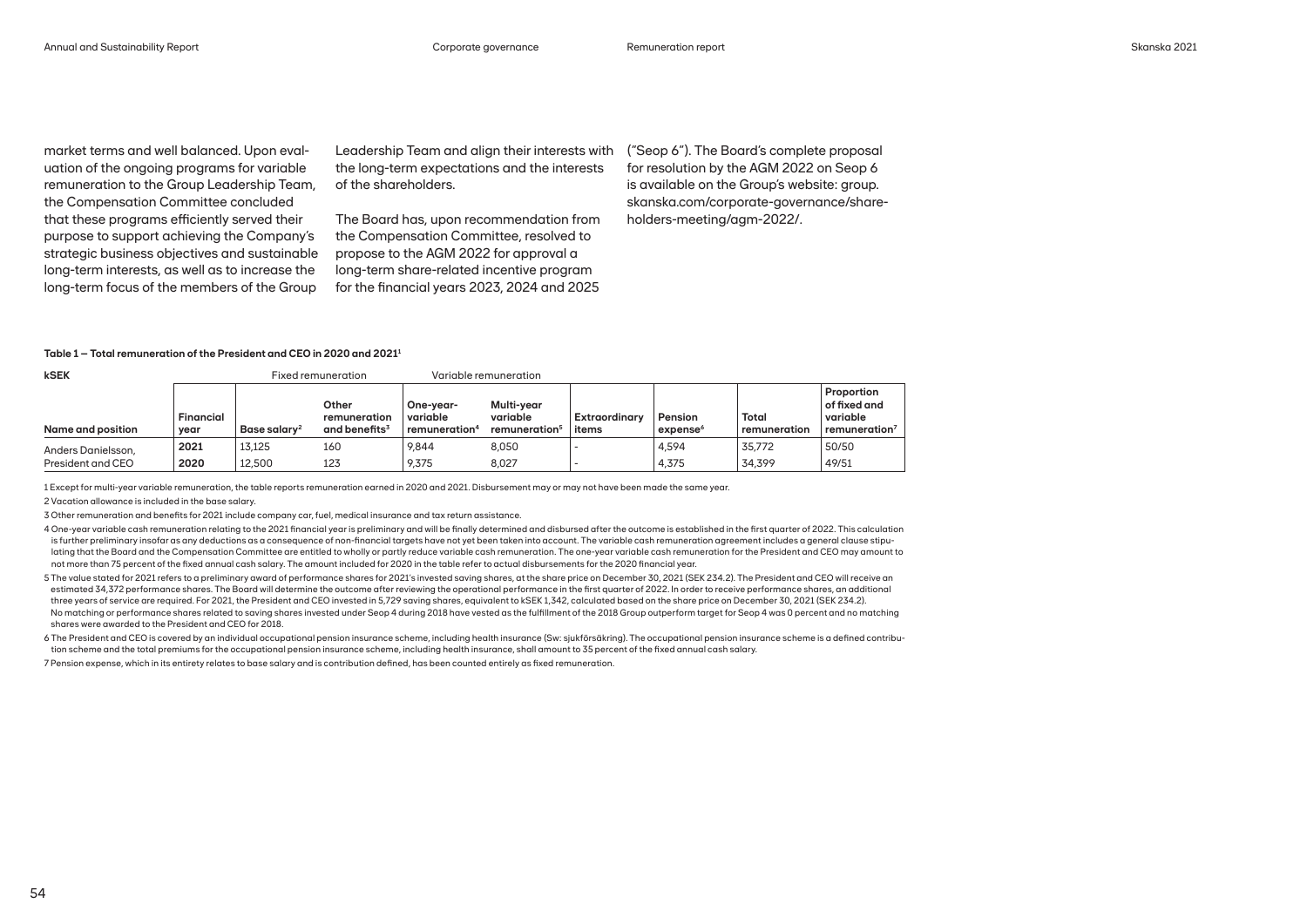# **Share based remuneration**

## *Outstanding share-related incentive programs*

Long-term share saving programs, Skanska Employee Ownership Programs ("Seop 4" and "Seop 5") have been implemented in the Company. Seop 4 and Seop 5 give present and future employees the opportunity of becoming shareholders of the Company and is offered to permanent employees in the Skanska Group. The President and CEO participates in Seop 4 and Seop 5.

Subject to the participant having made an own investment in shares in the Company (saving shares), the participant may be awarded matching and/or performance shares. Matching and performance shares are awarded free of charge and are subject to three-year lock-up periods, during which the saving shares must be held, and employment must continue. Vesting of performance shares is also subject to the satisfaction of a number of result-related performance conditions. The performance conditions used to assess the outcome of Seop 4 and Seop 5 consist of

financial targets at Group, business unit and/ or business unit cluster level. The financial target applicable at Group level, which apply for the President and CEO and the other members of the Group Leadership Team, is growth in earnings per share ("EPS target"). The 2021 preliminary outcome of the EPS target can be found in Table 3 (b). Information on the starting point and outperform target for the EPS target 2021 and on the financial targets applicable for participants in Seop 5 in the different business streams can be found in Note 37 on page 171 in the annual

and sustainability report 2021. No matching shares are awarded to the President and CEO under Seop 5.

Further information on Seop 4 and Seop 5, including the conditions which the outcome depends on, is available on the Group's website: group.skanska.com/corporate-governance/ remuneration/incentive-programs. Information on costs of the programs, dilution effects, etc. is available in Note 37 on page 171 in the annual and sustainability report 2021.

## **Table 2 – Remuneration of the President and CEO in shares**

|                    | The main conditions of the share programs |                                    |                              |                                |                               | Information regarding the reported financial year <sup>4</sup> |                     |        |                                        |                                        |                                                                 |
|--------------------|-------------------------------------------|------------------------------------|------------------------------|--------------------------------|-------------------------------|----------------------------------------------------------------|---------------------|--------|----------------------------------------|----------------------------------------|-----------------------------------------------------------------|
|                    |                                           |                                    |                              |                                |                               | Opening<br>balance                                             | During the year     |        | <b>Closing balance</b>                 |                                        |                                                                 |
| Name and position  | Name of<br>program                        | Performance<br>period <sup>1</sup> | Award<br>period <sup>2</sup> | Vestina<br>period <sup>3</sup> | End of<br>retention<br>period | <b>Share awards</b><br>held at the<br>beginning<br>of the vear | Awarded             | Vested | Subject to<br>performance<br>condition | Awarded and<br>unvested at<br>year end | <b>Shares</b><br>subject to<br>retention<br>period <sup>5</sup> |
| Anders Danielsson, | Seop 4                                    | 2017-2019                          | 2017-2019                    | 2020-2022                      | 2020-2022                     | 37.741                                                         | 0                   |        |                                        | 37.741                                 |                                                                 |
| President and CEO  | Seop 5                                    | 2020-2022                          | 2020-2022                    | 2023-2025                      | 2023-2025                     | 38.277                                                         | 34,372 <sup>6</sup> | 0      |                                        | 72.649                                 |                                                                 |
| <b>Total</b>       |                                           |                                    |                              |                                |                               | 76.018                                                         | 34,372              | 0      |                                        | 110,390                                |                                                                 |

1 Each Seop program is divided into three annual programs, with an annual performance period. Seop 4 is divided into annual program 2017 with performance period 2017, annual program 2018 with performance period 2018 and annual program 2019 with performance period 2019. Seop 5 is divided into annual program 2020 with performance period 2020, annual program 2021 with performance period 2021 and annual program 2022 with performance period 2022. Vesting of performance shares is conditional upon satisfaction of a number of result-related performance conditions during the performance period for each annual program.

2 The investments in saving shares through the Seop programs are normally made by way of monthly salary deductions followed by monthly investments in saving shares, normally the month after the month the salary deduction was made. The acquisition period for Seop 4 comprises the financial year 2017 in respect of the annual program 2017, the financial year 2018 in respect of the annual program 2018, and the financial year 2019 in respect of the annual program 2019. The acquisition period for Seop 5 comprises the financial year 2020 in respect of the annual program 2020, the financial year 2021 in respect of the annual program 2021, and the financial year 2022 in respect of the annual program 2022. In connection with each monthly acquisition of saving shares, future matching and/or performance shares are awarded.

3 Matching and/or performance shares may normally be vested only after the lock-up period for each annual program, which comprises three years. Vesting of matching and/or performance shares to participants within each annual program is estimated to occur monthly three years after the investment in each saving share, meaning that vesting of matching and performance shares under Seop 4 is estimated to occur monthly during the financial year 2020 in respect of the annual program 2017, during the financial year 2021 in respect of the annual program 2018, and during the financial year 2022 in respect of the annual program 2019. Vesting of performance shares under Seop 5 is estimated to occur monthly during the financial year 2023 in respect of the annual program 2020, during the financial year 2024 in respect of the annual program 2021, and during the financial year 2025 in respect of the annual program 2022.

4 No matching or performance shares related to saving shares invested under Seop 4 during 2018 have vested as the fulfillment of the 2018 Group outperform target for Seop 4 was 0 percent and no matching shares were awarded to the President and CEO for 2018. Under Seop 5, the President and CEO was preliminary awarded 34,372 future performance shares. Saving shares, in which the President and CEO has invested to become eligible to participate in the programs, are not included in the table.

5 There is no requirement to hold the saving, matching or performance shares after acquisition/vesting.

6 Value: kSEK 8,050, calculated based on the share price on December 30, 2021 (SEK 234.2) multiplied by the number of preliminary awards (34,372).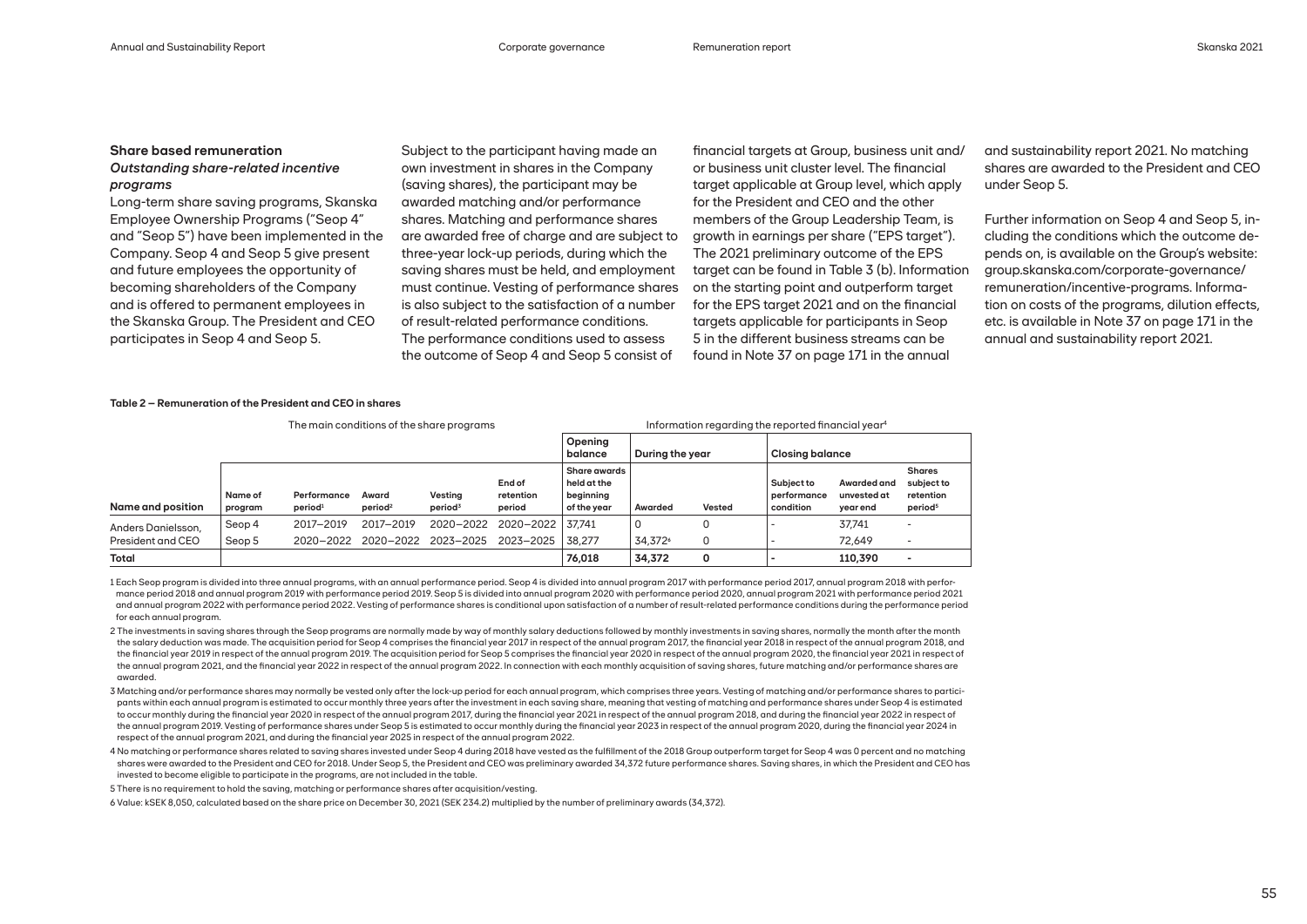## **Application of performance criteria**

The performance criteria for the President and CEO's variable remuneration have been selected to deliver Skanska's strategy and to encourage behavior which is in the long-term interest of the Company and the Group. In the selection of performance criteria, the strategic objectives and short- and long-term business priorities for 2021 have been taken into account. The non-financial performance

criteria further contribute to alignment with the sustainability agenda as well as Skanska's purpose and values.

In addition to the financial targets outlined in the Table 3 (a), the President and CEO has non-financial targets that may reduce the outcome of the variable cash remuneration. The outcome in relation to the financial targets determines the total (financial) bonus

potential, i.e. the financial targets are the basis of the total bonus potential. This outcome may be reduced depending on the outcomes of the non-financial targets. The non-financial targets are set to support the Company's business strategy and long-term value creation, including its sustainability agenda, and are activity-based targets related to, among other things, work site safety and Skanska's climate target. The outcome is reduced in

cases where the non-financial targets are not fully reached. The non-financial targets together represent 50 percent of the total bonus which means that the total bonus outcome may be reduced with up to 50 percent if the non-financial targets are not met. Information on Skanska's climate target is available on pages 70–75 and 90–91 in the annual and sustainability report 2021.

#### **Table 3 (a) – Performance of the President and CEO in 2021: variable cash remuneration**

| Name and position                       | Description of the criteria related<br>l to the remuneration component l | Relative weighting of the performance criteria | $\mid$ a) Measured performance $^{\text{1}}$ and<br>b) actual award/remuneration outcome |
|-----------------------------------------|--------------------------------------------------------------------------|------------------------------------------------|------------------------------------------------------------------------------------------|
| Anders Danielsson,<br>President and CEO | $\frac{1}{2}$ Income after financial items 2021 $^2$                     | 100%                                           | . a) SEK 9.4 billion<br>b) kSEK 9.844 <sup>3</sup>                                       |

1 Starting point and outperform target can be found in Note 37 on page 169 in the annual and sustainability report 2021.

2 The income excludes eliminations at the Group level and the operating unit Asset Management (portfolio of PPP assets).

3 Outcome relating to the 2021 financial year is preliminary and will be finally determined and disbursed after the outcome is established in the first quarter of 2022. This calculation is further preliminary insofar as an not yet been taken into account. The variable cash remuneration agreement includes a general clause stipulating that the Board and the Compensation Committee are entitled to wholly or partly reduce variable cash remunerati the President and CEO may amount to not more than 75 percent of the fixed annual cash salary.

### **Table 3 (b) – Performance of the President and CEO in 2021: share-based incentives**

| Name and position                       | Description of the criteria related<br>to the remuneration component | Relative weighting of the performance criteria | $\mid$ a) Measured performance $^{\text{1}}$ and<br>b) actual award/remuneration outcome |
|-----------------------------------------|----------------------------------------------------------------------|------------------------------------------------|------------------------------------------------------------------------------------------|
| Anders Danielsson,<br>President and CEO | Earnings per share 2021 <sup>2</sup>                                 | 100%                                           | a) SEK 19.8<br>b) kSEK 8,050 <sup>3</sup>                                                |

1 Starting point and outperform target can be found in Note 37 on page 171 in the annual and sustainability report 2021.

2 Profit for the period attributable to equity holders, divided by the average number of outstanding shares during the year.

3 The value stated refers to a preliminary award of performance shares for 2021's invested saving shares, at the share price on December 30, 2021 (SEK 234.2). The President and CEO will receive an estimated 34,372 performa after reviewing the operational performance in the first quarter of 2022. In order to receive performance shares, an additional three years of service are required.